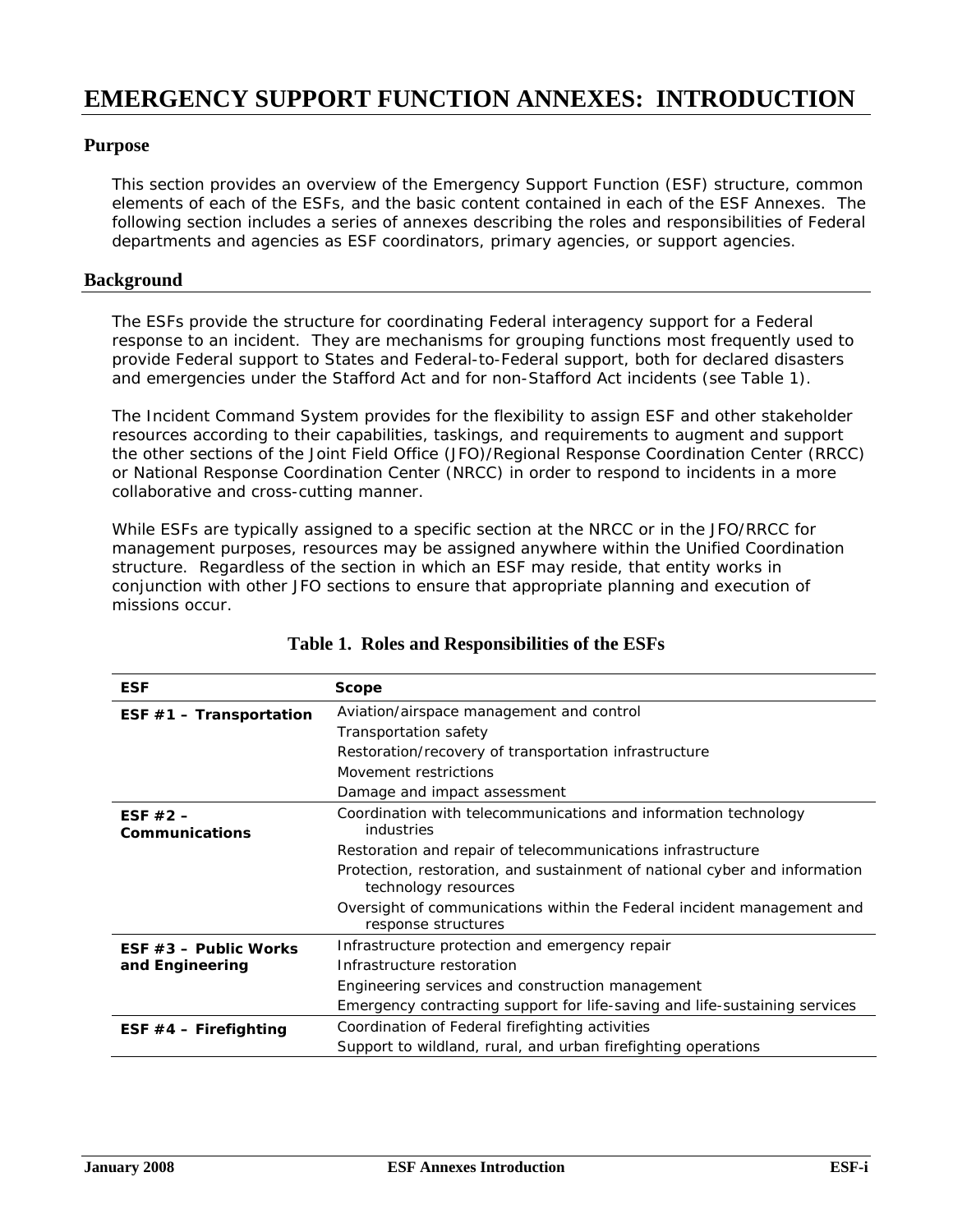| <b>ESF</b>                                        | Scope                                                                                           |  |  |  |  |  |  |  |  |
|---------------------------------------------------|-------------------------------------------------------------------------------------------------|--|--|--|--|--|--|--|--|
| ESF $#5$ – Emergency                              | Coordination of incident management and response efforts                                        |  |  |  |  |  |  |  |  |
| Management                                        | Issuance of mission assignments                                                                 |  |  |  |  |  |  |  |  |
|                                                   | Resource and human capital                                                                      |  |  |  |  |  |  |  |  |
|                                                   | Incident action planning                                                                        |  |  |  |  |  |  |  |  |
|                                                   | Financial management                                                                            |  |  |  |  |  |  |  |  |
| ESF $#6$ – Mass Care,                             | Mass care                                                                                       |  |  |  |  |  |  |  |  |
| <b>Emergency Assistance,</b>                      | Emergency assistance                                                                            |  |  |  |  |  |  |  |  |
| Housing, and Human                                | Disaster housing                                                                                |  |  |  |  |  |  |  |  |
| <b>Services</b>                                   | Human services                                                                                  |  |  |  |  |  |  |  |  |
| ESF $#7$ – Logistics<br>Management and            | Comprehensive, national incident logistics planning, management, and<br>sustainment capability  |  |  |  |  |  |  |  |  |
| <b>Resource Support</b>                           | Resource support (facility space, office equipment and supplies,<br>contracting services, etc.) |  |  |  |  |  |  |  |  |
| ESF $#8$ – Public Health                          | Public health                                                                                   |  |  |  |  |  |  |  |  |
| and Medical Services                              | Medical                                                                                         |  |  |  |  |  |  |  |  |
|                                                   | Mental health services                                                                          |  |  |  |  |  |  |  |  |
|                                                   | Mass fatality management                                                                        |  |  |  |  |  |  |  |  |
| ESF $#9$ – Search and                             | Life-saving assistance                                                                          |  |  |  |  |  |  |  |  |
| <b>Rescue</b>                                     | Search and rescue operations                                                                    |  |  |  |  |  |  |  |  |
| ESF $#10 -$ Oil and<br><b>Hazardous Materials</b> | Oil and hazardous materials (chemical, biological, radiological, etc.)<br>response              |  |  |  |  |  |  |  |  |
| Response                                          | Environmental short- and long-term cleanup                                                      |  |  |  |  |  |  |  |  |
| ESF $#11 -$ Agriculture                           | Nutrition assistance                                                                            |  |  |  |  |  |  |  |  |
| and Natural Resources                             | Animal and plant disease and pest response                                                      |  |  |  |  |  |  |  |  |
|                                                   | Food safety and security                                                                        |  |  |  |  |  |  |  |  |
|                                                   | Natural and cultural resources and historic properties protection and<br>restoration            |  |  |  |  |  |  |  |  |
|                                                   | Safety and well-being of household pets                                                         |  |  |  |  |  |  |  |  |
| ESF $#12$ – Energy                                | Energy infrastructure assessment, repair, and restoration                                       |  |  |  |  |  |  |  |  |
|                                                   | Energy industry utilities coordination                                                          |  |  |  |  |  |  |  |  |
|                                                   | Energy forecast                                                                                 |  |  |  |  |  |  |  |  |
| ESF #13 - Public Safety                           | Facility and resource security                                                                  |  |  |  |  |  |  |  |  |
| and Security                                      | Security planning and technical resource assistance                                             |  |  |  |  |  |  |  |  |
|                                                   | Public safety and security support                                                              |  |  |  |  |  |  |  |  |
|                                                   | Support to access, traffic, and crowd control                                                   |  |  |  |  |  |  |  |  |
| ESF $#14$ - Long-Term                             | Social and economic community impact assessment                                                 |  |  |  |  |  |  |  |  |
| <b>Community Recovery</b>                         | Long-term community recovery assistance to States, local governments,<br>and the private sector |  |  |  |  |  |  |  |  |
|                                                   | Analysis and review of mitigation program implementation                                        |  |  |  |  |  |  |  |  |
| ESF $#15$ - External                              | Emergency public information and protective action guidance                                     |  |  |  |  |  |  |  |  |
| Affairs                                           | Media and community relations                                                                   |  |  |  |  |  |  |  |  |
|                                                   | Congressional and international affairs                                                         |  |  |  |  |  |  |  |  |
|                                                   | Tribal and insular affairs                                                                      |  |  |  |  |  |  |  |  |

### **ESF Notification and Activation**

The NRCC, a component of the National Operations Center (NOC), develops and issues operations orders to activate individual ESFs based on the scope and magnitude of the threat or incident.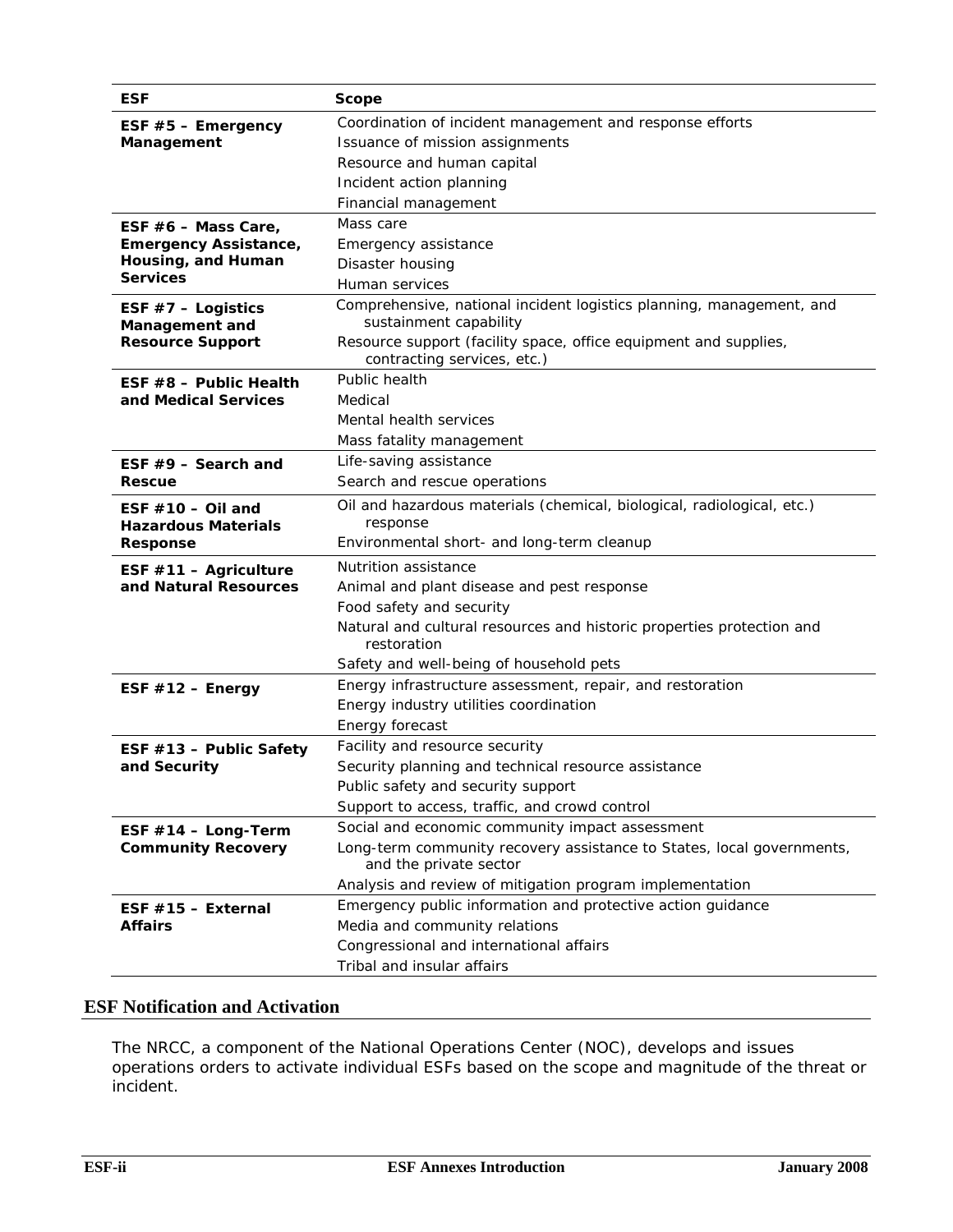ESF primary agencies are notified of the operations orders and time to report to the NRCC by the Department of Homeland Security (DHS)/Federal Emergency Management Agency (FEMA) Operations Center. At the regional level, ESFs are notified by the RRCC per established protocols.

ESF primary agencies notify and activate support agencies as required for the threat or incident, to include support to specialized teams. Each ESF is required to develop standard operating procedures (SOPs) and notification protocols and to maintain current rosters and contact information.

#### **ESF Member Roles and Responsibilities**

Each ESF Annex identifies the coordinator and the primary and support agencies pertinent to the ESF. Several ESFs incorporate multiple components, with primary agencies designated for each component to ensure seamless integration of and transition between preparedness, response, and recovery activities. ESFs with multiple primary agencies designate an ESF coordinator for the purposes of preincident planning and coordination of primary and supporting agency efforts throughout the incident. Following is a discussion of the roles and responsibilities of the ESF coordinator and the primary and support agencies.

### **ESF Coordinator**

The ESF coordinator is the entity with management oversight for that particular ESF. The coordinator has ongoing responsibilities throughout the preparedness, response, and recovery phases of incident management. The role of the ESF coordinator is carried out through a "unified command" approach as agreed upon collectively by the designated primary agencies and, as appropriate, support agencies. Responsibilities of the ESF coordinator include:

- Coordination before, during, and after an incident, including preincident planning and coordination.
- Maintaining ongoing contact with ESF primary and support agencies.
- Conducting periodic ESF meetings and conference calls.
- Coordinating efforts with corresponding private-sector organizations.
- Coordinating ESF activities relating to catastrophic incident planning and critical infrastructure preparedness, as appropriate.

#### **Primary Agencies**

An ESF primary agency is a Federal agency with significant authorities, roles, resources, or capabilities for a particular function within an ESF. ESFs may have multiple primary agencies, and the specific responsibilities of those agencies are articulated within the relevant ESF Annex. A Federal agency designated as an ESF primary agency serves as a Federal executive agent under the Federal Coordinating Officer (or Federal Resource Coordinator for non-Stafford Act incidents) to accomplish the ESF mission. When an ESF is activated in response to an incident, the primary agency is responsible for:

- Supporting the ESF coordinator and coordinating closely with the other primary and support agencies.
- Orchestrating Federal support within their functional area for an affected State.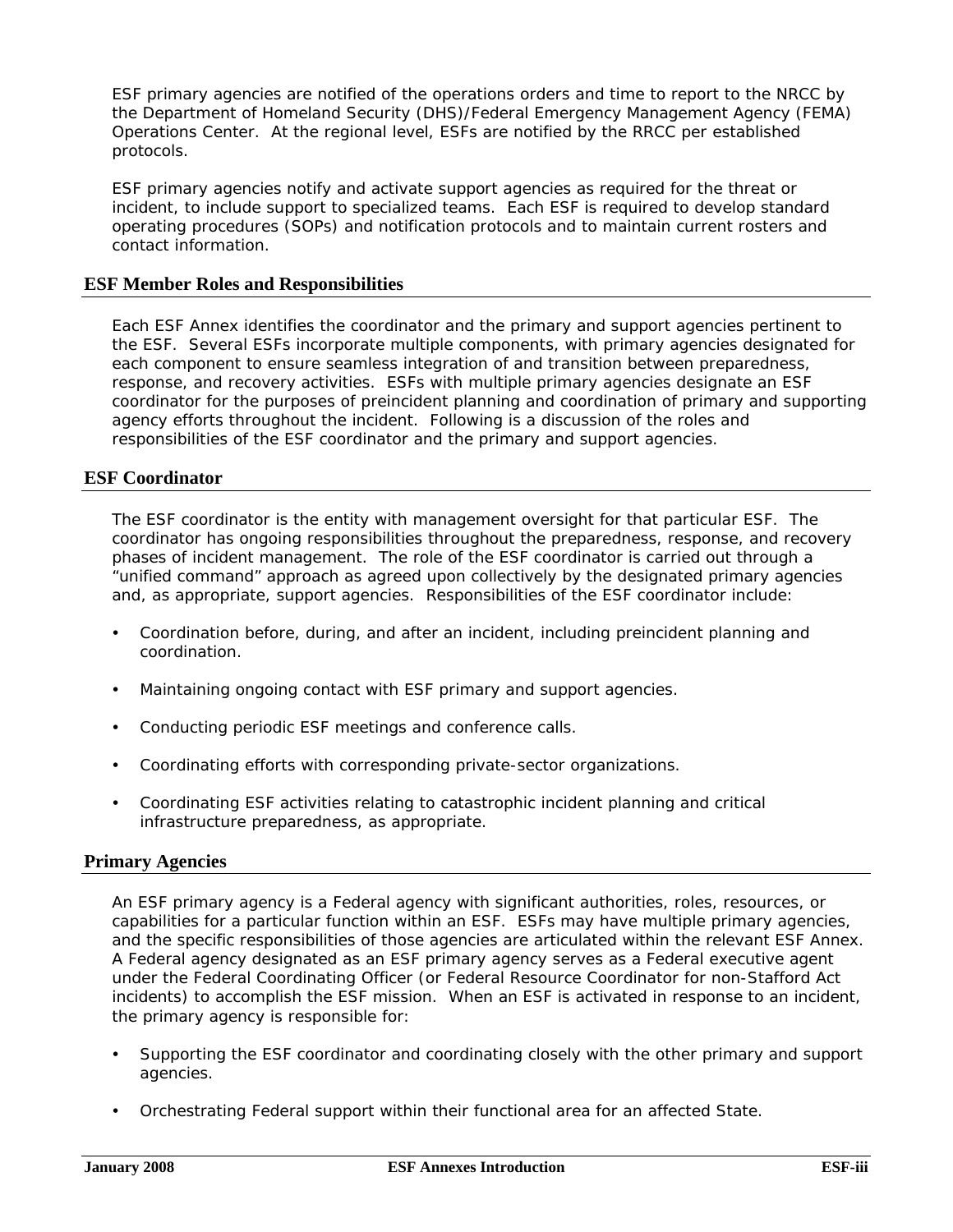- Providing staff for the operations functions at fixed and field facilities.
- Notifying and requesting assistance from support agencies.
- Managing mission assignments and coordinating with support agencies, as well as appropriate State officials, operations centers, and agencies.
- y Working with appropriate private-sector organizations to maximize use of all available resources.
- Supporting and keeping other ESFs and organizational elements informed of ESF operational priorities and activities.
- Conducting situational and periodic readiness assessments.
- Executing contracts and procuring goods and services as needed.
- Ensuring financial and property accountability for ESF activities.
- Planning for short- and long-term incident management and recovery operations.
- Maintaining trained personnel to support interagency emergency response and support teams.
- Identifying new equipment or capabilities required to prevent or respond to new or emerging threats and hazards, or to improve the ability to address existing threats.

#### **Support Agencies**

Support agencies are those entities with specific capabilities or resources that support the primary agency in executing the mission of the ESF. When an ESF is activated, support agencies are responsible for:

- Conducting operations, when requested by DHS or the designated ESF primary agency, consistent with their own authority and resources, except as directed otherwise pursuant to sections 402, 403, and 502 of the Stafford Act.
- Participating in planning for short- and long-term incident management and recovery operations and the development of supporting operational plans, SOPs, checklists, or other job aids, in concert with existing first-responder standards.
- Assisting in the conduct of situational assessments.
- Furnishing available personnel, equipment, or other resource support as requested by DHS or the ESF primary agency.
- Providing input to periodic readiness assessments.
- Maintaining trained personnel to support interagency emergency response and support teams.
- Identifying new equipment or capabilities required to prevent or respond to new or emerging threats and hazards, or to improve the ability to address existing threats.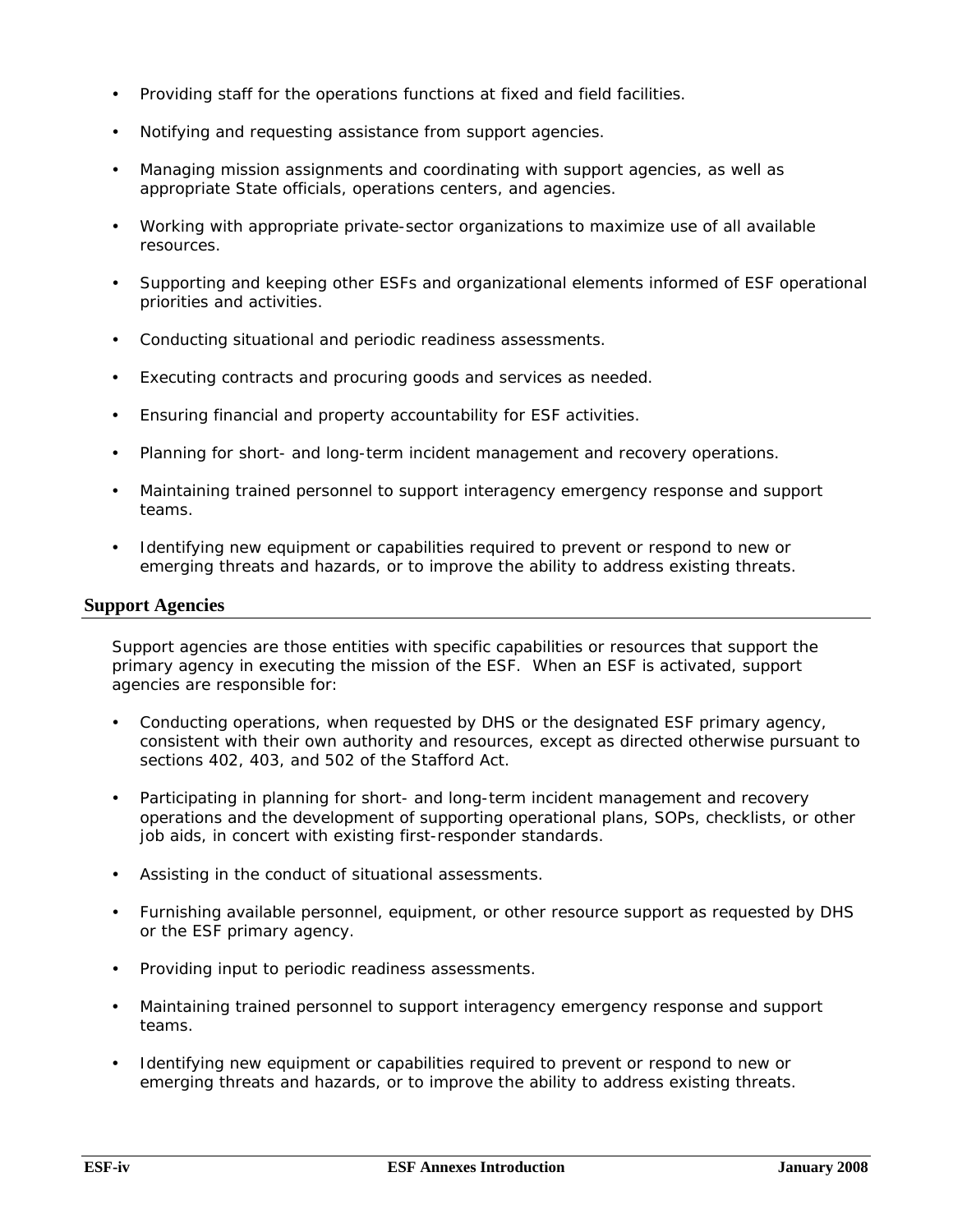When requested, and upon approval of the Secretary of Defense, the Department of Defense (DOD) provides Defense Support of Civil Authorities (DSCA) during domestic incidents. Accordingly, DOD is considered a support agency to all ESFs.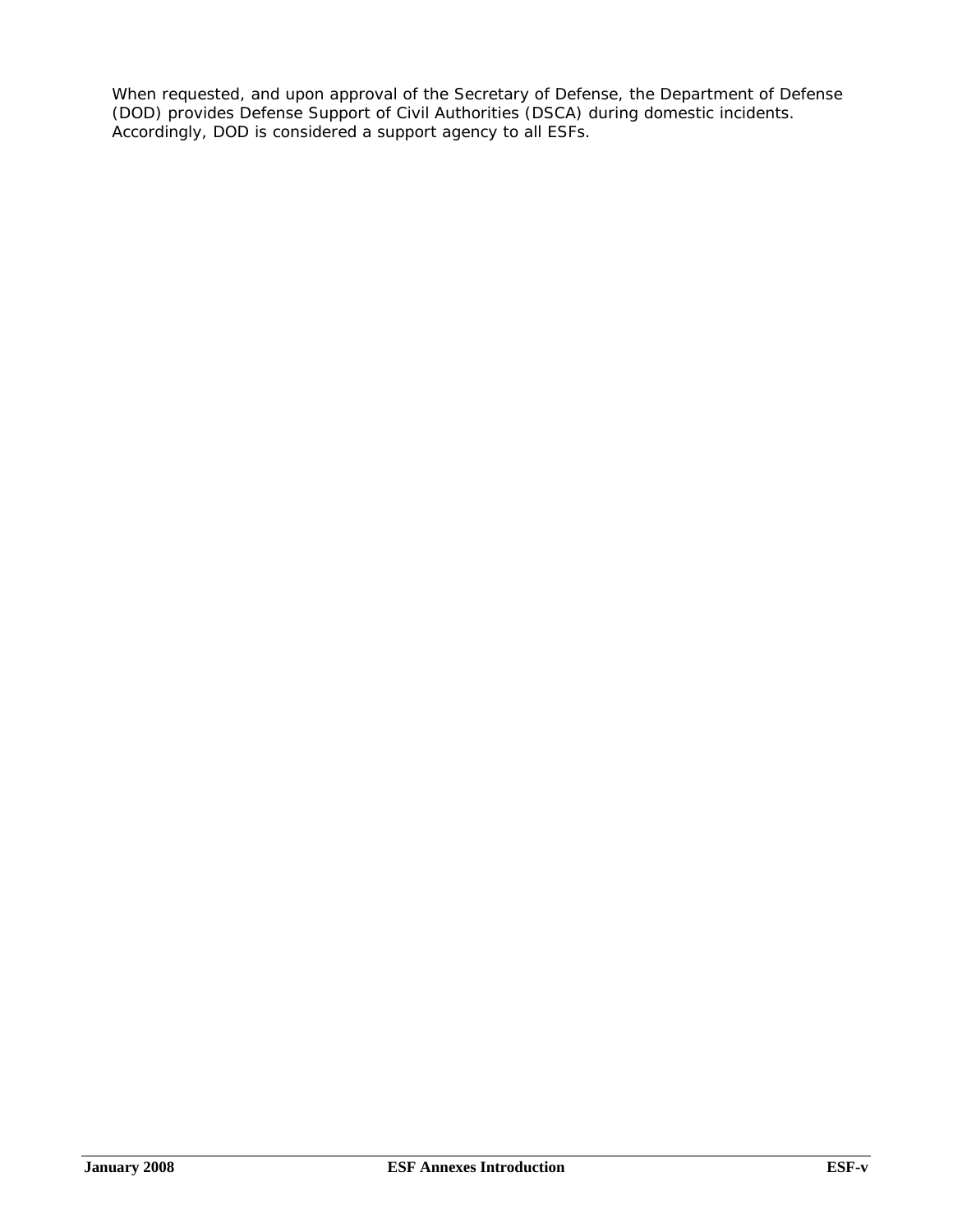## **ESF COORDINATING, PRIMARY, AND SUPPORT DESIGNATIONS**

|                  | <b>Emergency Support Functions</b>                      |                                                 |                                                                   |                                      |                                                     |                                                                                                  |                                                                             |                                                                       |                                                                    |                                                                |                                                                                           |                                                                      |                                                                |                                                                            |                                         |
|------------------|---------------------------------------------------------|-------------------------------------------------|-------------------------------------------------------------------|--------------------------------------|-----------------------------------------------------|--------------------------------------------------------------------------------------------------|-----------------------------------------------------------------------------|-----------------------------------------------------------------------|--------------------------------------------------------------------|----------------------------------------------------------------|-------------------------------------------------------------------------------------------|----------------------------------------------------------------------|----------------------------------------------------------------|----------------------------------------------------------------------------|-----------------------------------------|
| Agency           | Transportation<br>$\blacksquare$<br>$\blacksquare$<br># | Communications<br>$\blacksquare$<br>$\sim$<br># | and<br>Works<br>Engineering<br>Public<br>$\blacksquare$<br>w<br># | Firefighting<br>$\blacksquare$<br>#4 | Emergency<br>Management<br>$\blacksquare$<br>Ю<br># | Emergency Assistance,<br>Housing, and Human<br>Care,<br>Mass<br>Services<br>$\blacksquare$<br>#6 | Support<br>and<br>Logistics<br>Management<br>Resource<br>$\mathbf{I}$<br>#7 | and<br>Health<br>Services<br>Public<br>Medical<br>л.<br>$\infty$<br># | cue<br>Res<br>and<br>earch<br>w<br>$\blacksquare$<br>$\sigma$<br># | azardous<br>Response<br>I<br>and<br>#10 - Oil a<br>Materials l | and<br>al Resources<br>Agriculture<br>atur.<br>$\overline{ }$<br>$\overline{ }$<br>Ž<br># | Energy<br>$\blacksquare$<br>$\mathbf{\Omega}$<br>$\overline{ }$<br># | and<br>Safety<br>Public<br>Security<br>$\mathbf{I}$<br>w<br>#1 | ommunity Recovery<br>Long-Term<br>$\blacksquare$<br>4<br>#1<br>$\mathbf c$ | External Affairs<br>$\mathbf{I}$<br>#15 |
| <b>USDA</b>      |                                                         |                                                 | S                                                                 |                                      | S                                                   | S                                                                                                | S                                                                           | S                                                                     |                                                                    | S                                                              | C/P/S                                                                                     | S.                                                                   |                                                                | P                                                                          | $\overline{\mathsf{S}}$                 |
| USDA/FS          | S                                                       | S                                               | S                                                                 | C/P                                  |                                                     | S                                                                                                | S                                                                           | S                                                                     | S                                                                  | S                                                              |                                                                                           |                                                                      | S                                                              |                                                                            |                                         |
| <b>DOC</b>       | $\mathsf S$                                             | $\mathsf S$                                     | $\mathsf S$                                                       | $\mathsf S$                          | $\mathsf S$                                         |                                                                                                  | $\mathsf S$                                                                 | S                                                                     | S                                                                  | S                                                              | $\mathsf S$                                                                               | $\mathsf S$                                                          | S                                                              | $\mathsf S$                                                                | $\mathsf S$                             |
| <b>DOD</b>       | $\mathsf S$                                             | S                                               | $\mathsf S$                                                       | S                                    | $\mathsf S$                                         | $\mathsf S$                                                                                      | S                                                                           | S                                                                     | P                                                                  | S                                                              | $\mathsf S$                                                                               | S                                                                    | $\mathsf S$                                                    | S                                                                          | S                                       |
| <b>DOD/USACE</b> | $\mathsf S$                                             |                                                 | C/P                                                               | S                                    |                                                     | S                                                                                                | S                                                                           | S                                                                     | S                                                                  | S                                                              | S                                                                                         | $\mathsf{S}$                                                         | S                                                              | S                                                                          |                                         |
| <b>ED</b>        |                                                         |                                                 |                                                                   |                                      | $\mathsf S$                                         |                                                                                                  |                                                                             |                                                                       |                                                                    |                                                                |                                                                                           |                                                                      |                                                                |                                                                            | S                                       |
| <b>DOE</b>       | $\mathsf S$                                             |                                                 | $\mathsf S$                                                       |                                      | $\mathsf S$                                         |                                                                                                  | S                                                                           | S                                                                     |                                                                    | $\mathsf S$                                                    | $\mathsf S$                                                                               | C/P                                                                  | $\mathsf S$                                                    | S                                                                          | S                                       |
| <b>HHS</b>       |                                                         |                                                 | $\mathsf S$                                                       |                                      | $\mathsf S$                                         | S                                                                                                | S                                                                           | C/P                                                                   | S                                                                  | S                                                              | S                                                                                         |                                                                      |                                                                | S                                                                          | S                                       |
| <b>DHS</b>       | $\mathsf S$                                             | $\mathsf S$                                     | $\mathsf S$                                                       |                                      | S                                                   |                                                                                                  | S                                                                           | S                                                                     | S                                                                  | S                                                              | S                                                                                         | $\mathsf{S}$                                                         | $\mathsf S$                                                    | P                                                                          | $\mathsf C$                             |
| <b>DHS/FEMA</b>  | S                                                       | P                                               | P                                                                 | S                                    | C/P                                                 | C/P/S                                                                                            | C/P                                                                         | S.                                                                    | C/P                                                                | S                                                              | S                                                                                         |                                                                      |                                                                | C/P                                                                        | P                                       |
| <b>DHS/NCS</b>   |                                                         | C/P                                             |                                                                   |                                      |                                                     |                                                                                                  | S                                                                           |                                                                       |                                                                    |                                                                |                                                                                           | $\mathsf{S}$                                                         |                                                                |                                                                            |                                         |
| <b>DHS/USCG</b>  | S                                                       |                                                 | S                                                                 | $\mathsf S$                          |                                                     |                                                                                                  |                                                                             | S                                                                     | P                                                                  | P                                                              |                                                                                           |                                                                      | $\mathsf S$                                                    |                                                                            |                                         |
| <b>HUD</b>       |                                                         |                                                 |                                                                   |                                      | S                                                   | $\mathsf S$                                                                                      |                                                                             |                                                                       |                                                                    |                                                                |                                                                                           |                                                                      |                                                                | P                                                                          | S                                       |
| <b>DOI</b>       | $\mathsf S$                                             | S                                               | S                                                                 | S                                    | S                                                   | S                                                                                                | S                                                                           | S                                                                     | P                                                                  | S                                                              | P/S                                                                                       | S.                                                                   | S                                                              | S                                                                          | $\mathsf S$                             |
| <b>DOJ</b>       | $\mathsf S$                                             |                                                 |                                                                   |                                      | S                                                   | $\mathsf S$                                                                                      |                                                                             | S                                                                     | S                                                                  | S                                                              | $\mathsf S$                                                                               |                                                                      | C/P                                                            |                                                                            | $\mathsf S$                             |
| <b>DOL</b>       |                                                         |                                                 | $\mathsf S$                                                       |                                      | S                                                   | S                                                                                                | $\mathsf S$                                                                 | S                                                                     | S                                                                  | S                                                              | S                                                                                         | $\mathsf S$                                                          |                                                                | $\mathsf S$                                                                | $\mathsf S$                             |
| <b>DOS</b>       | $\mathsf S$                                             |                                                 | $\mathsf S$                                                       | $\mathsf S$                          | S                                                   |                                                                                                  |                                                                             | S                                                                     |                                                                    | S                                                              | S                                                                                         | S                                                                    |                                                                |                                                                            | S                                       |

## **Table 2. Designation of ESF Coordinator and Primary and Support Agencies**

#### **TABLE CONTINUED ON THE NEXT PAGE**

C = ESF coordinator P = Primary agency S = Support agency

Note: Components or offices within a department or agency are not listed on this chart unless they are the ESF coordinator or a primary agency. Refer to the ESF Annexes for details.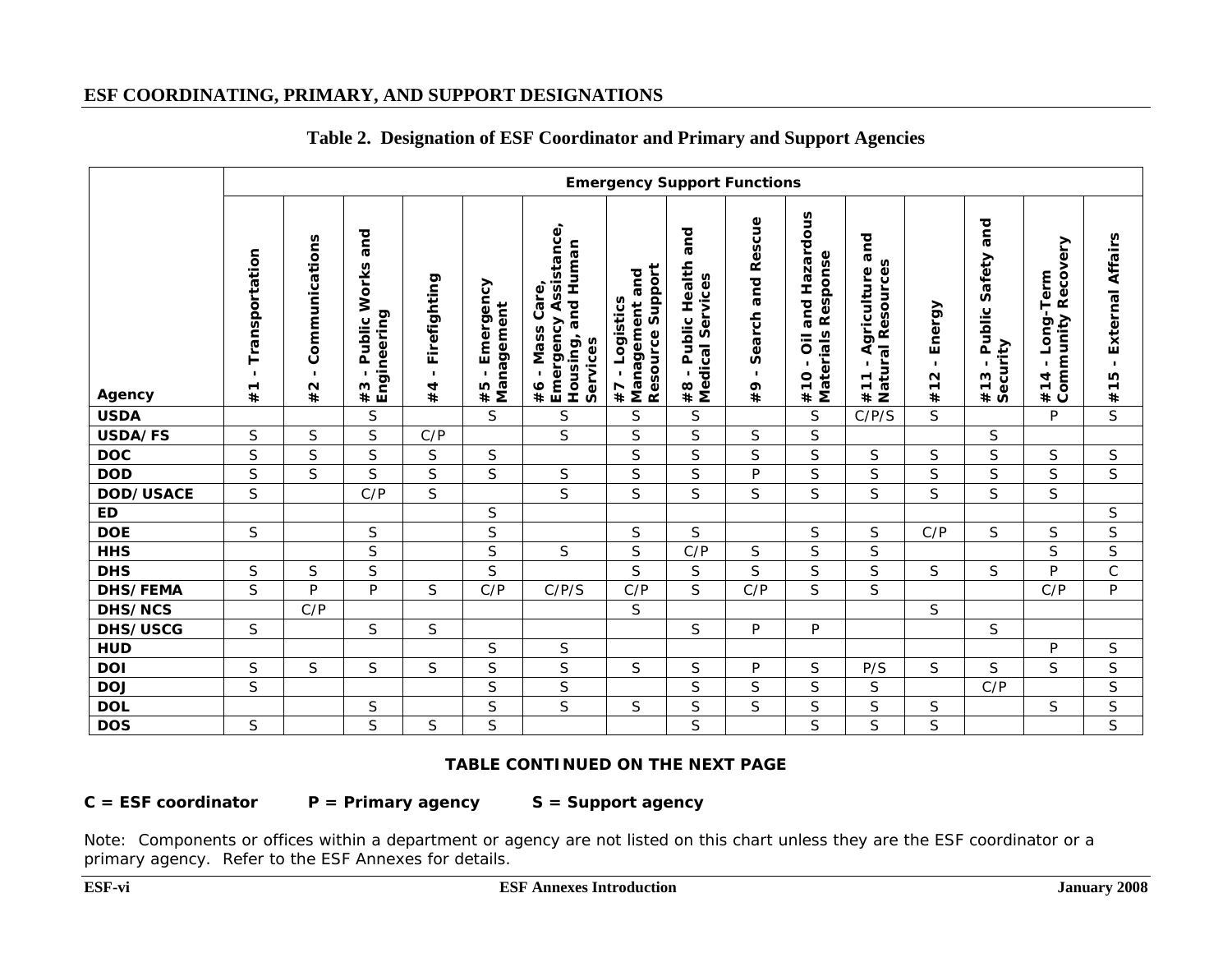|              | <b>Emergency Support Functions</b>   |                                      |                                            |                      |                                                 |                                                                                  |                                                         |                                                                |                                           |                                                                                                |                                                 |                               |                                            |                                              |                           |
|--------------|--------------------------------------|--------------------------------------|--------------------------------------------|----------------------|-------------------------------------------------|----------------------------------------------------------------------------------|---------------------------------------------------------|----------------------------------------------------------------|-------------------------------------------|------------------------------------------------------------------------------------------------|-------------------------------------------------|-------------------------------|--------------------------------------------|----------------------------------------------|---------------------------|
| Agency       | Transportation<br>$\mathbf{I}$<br>#1 | Communications<br>$\mathbf{I}$<br>#2 | and<br>- Public Works<br>Engineering<br>#3 | - Firefighting<br>#4 | Emergency<br>Management<br>$\blacksquare$<br>#5 | <b>Emergency Assistance,</b><br>Housing, and Human<br>#6 - Mass Care<br>Services | Resource Support<br>Management and<br>- Logistics<br>47 | and<br>Public Health<br>Medical Services<br>$\mathbf{I}$<br>#8 | Search and Rescue<br>$\blacksquare$<br>#9 | and Hazardous<br><b>Materials Response</b><br>$\overline{\overline{o}}$<br>$\mathbf{I}$<br>#10 | and<br>#11 - Agriculture a<br>Natural Resources | Energy<br>$\mathbf{r}$<br>#12 | Public Safety and<br>#13 - Pul<br>Security | <b>Community Recovery</b><br>#14 - Long-Term | - External Affairs<br>#15 |
| <b>DOT</b>   | C/P                                  |                                      | $\mathsf S$                                |                      | $\mathsf S$                                     | $\mathsf S$                                                                      | S                                                       | S                                                              |                                           | S                                                                                              | <sub>S</sub>                                    | S                             |                                            | $\mathsf S$                                  | $\mathsf S$               |
| <b>TREAS</b> |                                      |                                      |                                            |                      | $\overline{S}$                                  | $\mathsf S$                                                                      |                                                         |                                                                |                                           |                                                                                                |                                                 |                               | $\mathsf S$                                | $\overline{\mathsf{S}}$                      | $\overline{S}$            |
| <b>VA</b>    |                                      |                                      | $\mathsf S$                                |                      | $\mathsf S$                                     | $\mathsf{S}$                                                                     | $\mathsf S$                                             | $\mathsf S$                                                    |                                           |                                                                                                |                                                 |                               | $\mathsf S$                                |                                              | $\sf S$                   |
| <b>EPA</b>   |                                      |                                      | $\overline{\mathsf{s}}$                    | $\mathsf S$          | $\mathsf S$                                     |                                                                                  |                                                         | $\mathsf S$                                                    |                                           | C/P                                                                                            | S                                               | $\mathsf S$                   | $\mathsf{S}$                               | $\mathsf S$                                  | $\overline{\mathsf{S}}$   |
| <b>FCC</b>   |                                      | S                                    |                                            |                      | $\mathsf S$                                     |                                                                                  |                                                         |                                                                |                                           |                                                                                                |                                                 |                               |                                            |                                              | $\mathsf S$               |
| <b>GSA</b>   | $\mathsf S$                          | $\overline{S}$                       | $\mathsf S$                                |                      | $\overline{S}$                                  | $\mathsf S$                                                                      | C/P                                                     | $\mathsf S$                                                    |                                           | $\mathsf S$                                                                                    | S                                               |                               |                                            |                                              | $\overline{S}$            |
| <b>NASA</b>  |                                      |                                      |                                            |                      | $\overline{S}$                                  |                                                                                  | $\mathsf S$                                             |                                                                | S                                         |                                                                                                |                                                 |                               | $\mathsf{S}$                               |                                              | $\overline{\mathsf{S}}$   |
| <b>NRC</b>   |                                      |                                      | S                                          |                      | $\overline{S}$                                  |                                                                                  |                                                         |                                                                |                                           | $\mathsf S$                                                                                    |                                                 | $\mathsf S$                   |                                            |                                              | $\overline{\mathsf{S}}$   |
| <b>OPM</b>   |                                      |                                      |                                            |                      | $\mathsf S$                                     |                                                                                  | $\mathsf S$                                             |                                                                |                                           |                                                                                                |                                                 |                               |                                            |                                              | $\mathsf S$               |
| <b>SBA</b>   |                                      |                                      |                                            |                      | $\overline{S}$                                  | $\mathsf S$                                                                      |                                                         |                                                                |                                           |                                                                                                |                                                 |                               |                                            | P                                            | $\overline{\mathsf{S}}$   |
| <b>SSA</b>   |                                      |                                      |                                            |                      |                                                 | $\overline{S}$                                                                   |                                                         |                                                                |                                           |                                                                                                |                                                 |                               | $\mathsf S$                                |                                              | $\overline{\mathsf{S}}$   |
| <b>TVA</b>   |                                      |                                      | S                                          |                      | $\mathsf S$                                     |                                                                                  |                                                         |                                                                |                                           |                                                                                                |                                                 | $\mathsf S$                   |                                            |                                              | $\overline{\mathsf{S}}$   |
| <b>USAID</b> |                                      |                                      |                                            |                      |                                                 |                                                                                  |                                                         | $\mathsf S$                                                    | $\mathsf S$                               |                                                                                                |                                                 |                               |                                            |                                              | $\mathsf S$               |
| <b>USPS</b>  | $\mathsf S$                          |                                      |                                            |                      | $\mathsf S$                                     | $\mathsf S$                                                                      |                                                         | S                                                              |                                           |                                                                                                | $\mathsf S$                                     |                               | $\mathsf S$                                |                                              | $\overline{\mathsf{S}}$   |
| <b>ACHP</b>  |                                      |                                      |                                            |                      |                                                 |                                                                                  |                                                         |                                                                |                                           |                                                                                                | $\mathsf S$                                     |                               |                                            |                                              |                           |
| <b>ARC</b>   |                                      |                                      | $\sf S$                                    |                      | $\mathsf S$                                     | $\sf S$                                                                          |                                                         | $\mathsf S$                                                    |                                           |                                                                                                | $\mathsf S$                                     |                               |                                            | S                                            |                           |
| <b>CNCS</b>  |                                      |                                      | $\mathsf{S}$                               |                      |                                                 | S                                                                                |                                                         |                                                                |                                           |                                                                                                |                                                 |                               |                                            | $\mathsf S$                                  |                           |
| <b>DRA</b>   |                                      |                                      |                                            |                      |                                                 |                                                                                  |                                                         |                                                                |                                           |                                                                                                |                                                 |                               |                                            | $\overline{\mathsf{S}}$                      |                           |
| <b>HENTF</b> |                                      |                                      |                                            |                      |                                                 |                                                                                  |                                                         |                                                                |                                           |                                                                                                | $\mathsf S$                                     |                               |                                            |                                              |                           |
| <b>NARA</b>  |                                      |                                      |                                            |                      |                                                 |                                                                                  |                                                         |                                                                |                                           |                                                                                                | $\mathsf S$                                     |                               |                                            |                                              |                           |
| <b>NVOAD</b> |                                      |                                      |                                            |                      |                                                 | $\sf S$                                                                          |                                                         |                                                                |                                           |                                                                                                |                                                 |                               |                                            | S                                            |                           |

C = ESF coordinator P = Primary agency S = Support agency

Note: Components or offices within a department or agency are not listed on this chart unless they are the ESF coordinator or a primary agency. Refer to the ESF Annexes for details.